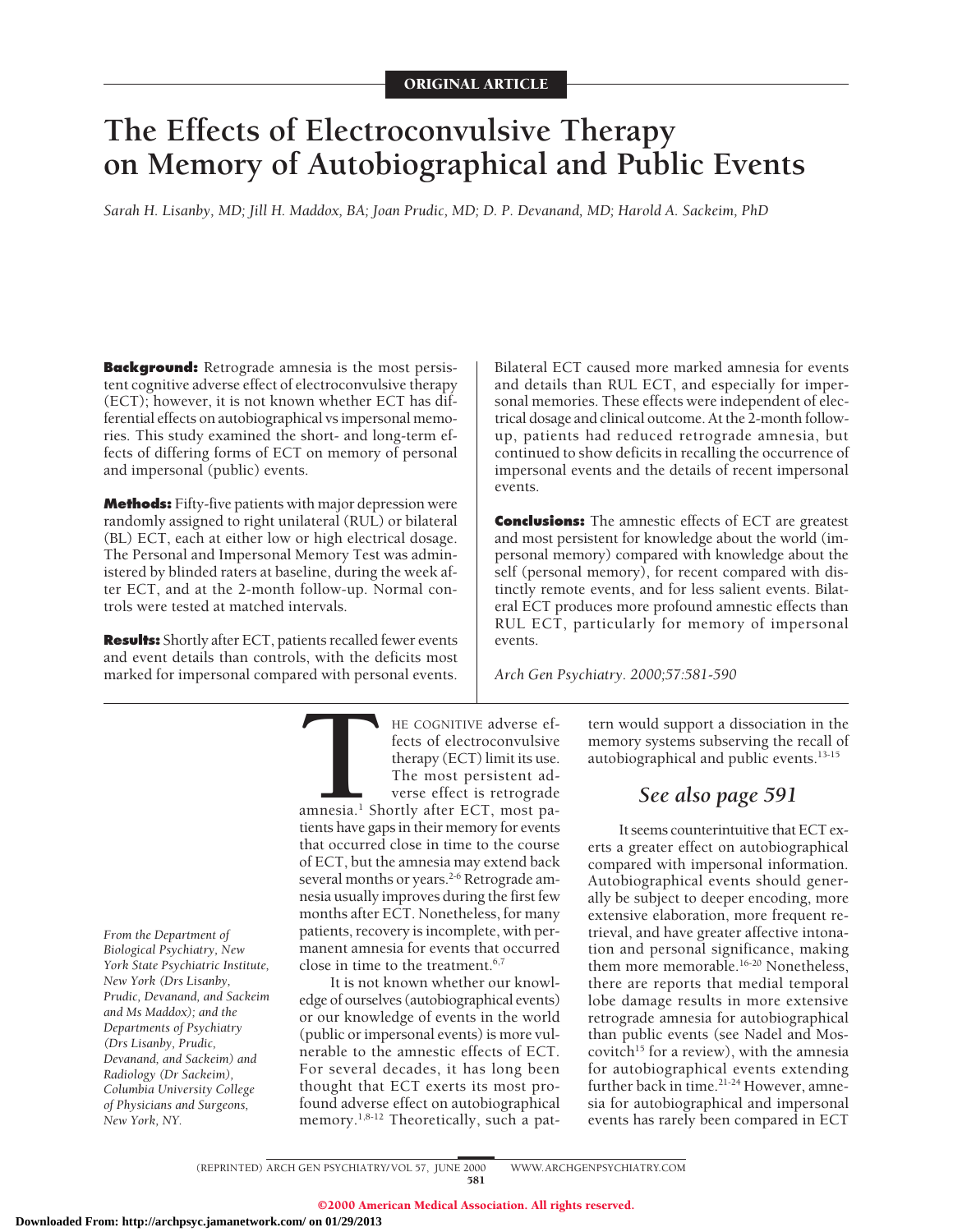# *SUBJECTS AND METHODS*

# **SUBJECTS**

Fifty-five patients and 36 normal controls participated after providing informed consent. Patients met the Research Diagnostic Criteria<sup>31</sup> (RDC) for major depressive disorder based on interviews using the Schedule for Affective Disorders and Schizophrenia (SADS) interviews.<sup>32</sup> At the pre-ECT baseline assessment, patients had 24-item Hamilton Rating Scale for Depression<sup>33</sup> (HRSD) scores of at least 18. Exclusion criteria included history of schizophrenia, schizoaffective disorder, other functional psychosis, rapidcycling bipolar disorder, neurological insult or illness, recent substance abuse, ECT within the past 6 months, or current serious medical illness.

Prior to ECT, patients had received a mean (SD) of 2.2 (1.3) antidepressant medication trials, with diverse medication regimens and augmentation strategies. Using the Antidepressant Treatment History Form criteria,34-36 31 (56%) of 55 patients had not responded to at least 1 or more adequate medication trials. Except for lorazepam (up to 3.0 mg/d as needed), patients were withdrawn from psychotropic medications at least 5 days before neuropsychological evaluations and ECT courses. Using an upper limit of 30 days, the depressed sample had been free of all other psychotropics for a mean (SD) of 11.1 (10.2) days before the baseline memory assessment and 17.3 (8.0) days before ECT.

Controls had a negative lifetime history of all RDC disorders based on SADS interviews, and Beck Depression Inventory<sup>37</sup> scores no greater than 9. They met the same exclusion criteria as patients. Controls were free of prescription medication for at least 4 weeks at all assessments. Patients were participants in a trial examining the safety and efficacy of different forms of ECT,38 and had been referred for ECT by physicians throughout the New York region and, in some cases, nationwide. Controls were recruited from advertisements in local newspapers and were reimbursed for their participation.

#### **ELECTROCONVULSIVE THERAPY**

Patients were randomly assigned to treatment conditions, crossing the factors of electrode placement (right unilateral [RUL] vs bilateral [BL]) and stimulus intensity (low vs high electrical dosage).<sup>38</sup> Treatments were administered 3 times per week. Anesthetic medications included atropine (0.4 mg, intravenously), methohexital sodium (0.75 mg/kg), and succinylcholine chloride (0.5 mg/kg). A custommodified MECTA SR-1 device (Mecta Corp, Lake Oswego, Ore) was used. The standard bifrontotemporal electrode placement was used for BL ECT and the d'Elia placement<sup>39</sup> for RUL ECT. The empirical titration procedure<sup>40</sup> to determine seizure threshold was conducted at the first and last treatments. The low-dosage groups received an electrical intensity just above seizure threshold at all treatments. Except for the first and last treatments, patients assigned to the high-dosage groups received an electrical intensity that was 2.5 times the seizure threshold determined in the first session treatment.

The patients, neuropsychology technicians, and clinical evaluation team were masked to the randomized assignments. The clinical evaluation team, composed of a research psychiatrist (J.P.) and social worker, completed HRSD ratings twice weekly during the ECT course and determined the number of treatments. Electroconvulsive therapy was stopped when patients were asymptomatic or did not show further improvement over at least 2 treatments. At least 10 treatments were required before classifying patients as nonresponders. This criterion was reduced to 8 treatments for patients who showed little or no improvement during the ECT course. Patients classified as responders had a decrease of at least 60% in HRSD scores immediately after ECT compared with baseline, a maximal post-ECT HRSD score of 16, and maintenance of these gains for at least 1 week after ECT while free of psychotropic medication. Nonresponders were eligible for an open crossover phase with highdosage BL ECT. The ECT and evaluation procedures in this open phase were identical to those in the randomized phase.

#### **ASSESSMENT INTERVALS**

All 55 patients were retested with the PIMT during the week after the randomized treatment phase, while free of psychotropic medications. Thirty-three patients completed the PIMT 8 weeks after ECT (randomized or crossover treatment), while receiving continuation pharmacotherapy with heterogeneous regimens. The most common treatment regimen was with a tricyclic antidepressant, either alone  $(n=16)$ or in combination with lithium carbonate (n=6). Other regimens included selective serotonin reuptake inhibitors (n=5), lithium (n=8), monoamine oxidase inhibitors (n=3), neuroleptics  $(n=4)$ , and benzodiazepines  $(n=7)$ .

Twenty-three of the 36 controls were retested after a mean (SD) of 35.5 (9.3) days, simulating the interval to post-ECT testing of the inpatients (mean [SD], 32.2 [12.7] days;  $t_{76}$ =1.1; *P*=.27). Nineteen controls were tested on a third occasion, simulating the 2-month follow-up testing of patients. Since 12 patients received crossover treatment, the interval between post-ECT and 2-month follow-up testing was longer for patients than controls (patients: mean [SD], 74.2 [20.2] days; controls: mean [SD], 58.5 [8.2] days; *t*50=3.2; *P*=.002).

### **THE PIMT**

#### **Task Structure**

The PIMT task structure was identical for the personal and impersonal components. Subjects recalled discrete events that occurred within the past 4 years. Five categories of both personal events (gifts given or received, illnesses in family members or friends, major purchases made, trips taken to places at least 50 miles away, and restaurants visited) and impersonal events (births and deaths of famous people, political changes, court cases or trials, natural and manmade disasters, and other major news stories) were used. For each category, subjects recalled as many unique events as possible, up to a maximum of 20 unique events. After recalling events (completing a category), subjects reported the month and year each event occurred. After completion of all 5 categories in the personal or impersonal component, the most recent and most remote (temporally distant) events were identified, based on the subjective time estimates. Subjects then provided as many details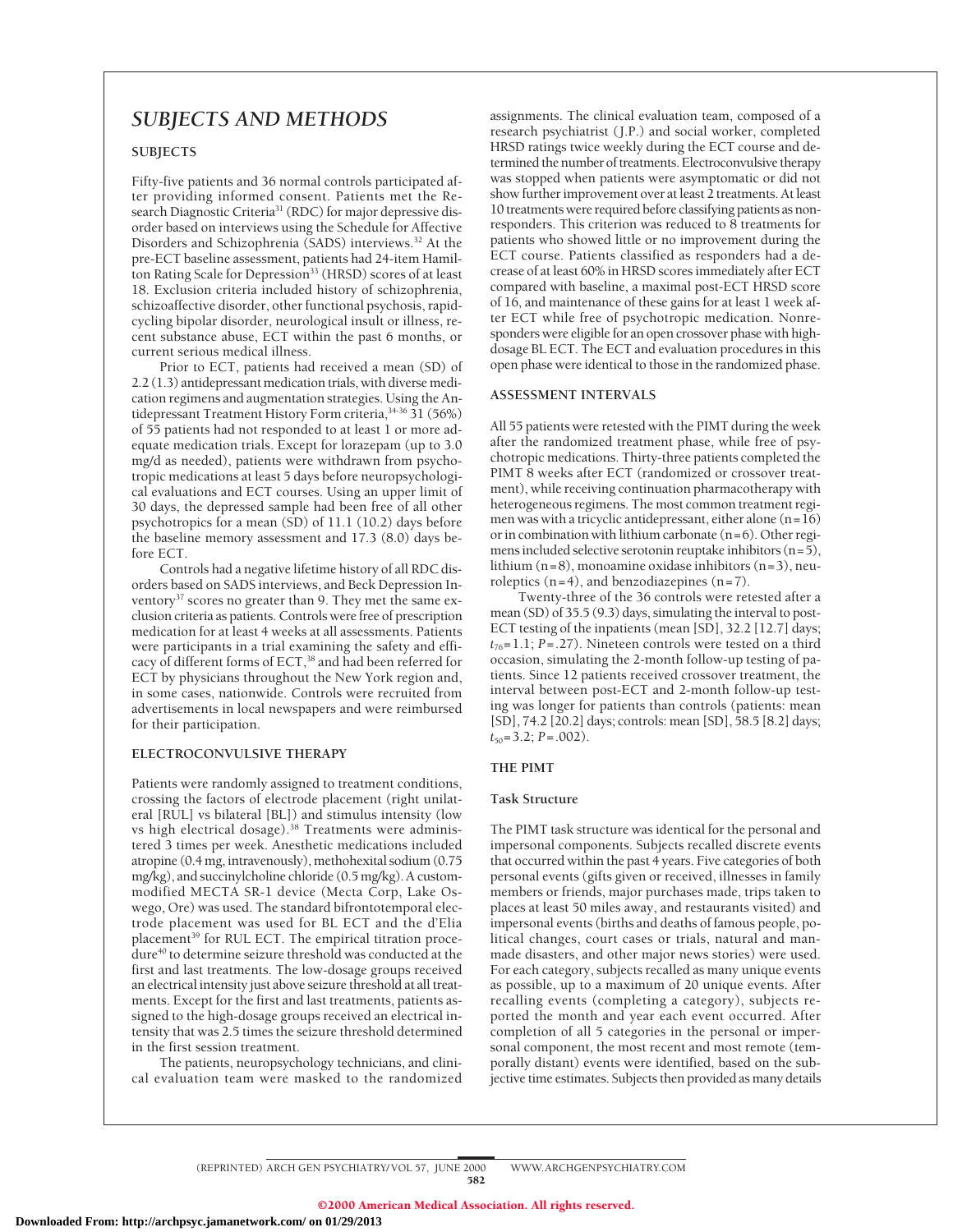as possible about these recent and remote personal and impersonal events. All the recent events were dated as occurring within 3 months of the baseline assessment and all remote events were dated as occurring at least 3 years earlier.

Order of administration of the PIMT components was randomized at each testing session. Order of category presentation within the personal and impersonal components was also randomized, with the constraint that the residual category of "other headlines" was always presented last among the impersonal categories. At all sessions, the dating of events reported at the 2 retesting sessions was coded in terms of the number of months before baseline assessment. The specific events selected at baseline for the recall of details were used again at the retesting occasions. The public events reported at each assessment by a random sample of 14 patients (495 events) and 8 controls (824 events) were reviewed. Only a small fraction (patients: 3%, controls: 5%) could not be verified as pertaining to an actual event. In addition, a small percentage of verified events fell outside the 4-year time frame (patients: 4%, controls: 3%).

#### **MEMORY MEASURES**

#### **Event Recall and Memory of Details**

Total scores were computed for the number of events recalled by adding across the 5 categories within the personal and impersonal components, respectively. To achieve normal distributions, statistical analyses were performed after square-root transformation. Change in event recall at later assessments (ie, amnesia) was calculated as the percentage change from baseline [100 × (post−pre)/pre]. The total number of discrete details reported was scored for each of the 4 events. After square-root transformation, change in detail recall at subsequent assessments was also calculated as the percentage change from baseline.

#### **Consistency With Baseline and Temporal Dating of Events**

Reported events were transcribed verbatim. Each event reported at later assessments was coded as either identical to an event reported at baseline or as a new event. The mean number of months past (ie, how long ago subjects estimated the events to have occurred) was computed at baseline for the personal and impersonal tasks, and at later assessments as a function of whether events were remembered (identical to baseline), forgotten (reported only at baseline), or new. The accuracy of the subjective date estimates was not examined.

#### **Event Salience**

For the personal memory component, each event was rated for objective salience, using a 3-point scale. For gifts, purchases, and restaurants, the 3 levels corresponded to the subject's estimate of expense. For example, for major purchases, the 3 levels were as follows: less than \$300, \$300 to \$2000, and more than \$2000. Trips were distinguished by distance traveled. For illnesses, the Seriousness of Illness Rating Scale<sup>41</sup> was used. This scale's mean rankings of disease seriousness on this scale were divided into thirds, ranging from least to most serious.

#### **Autobiographical Memory Interview**

Fifty-two (95%) of 55 patients also completed the Columbia University Autobiographical Memory Interview (AMI)<sup>11,42</sup> at baseline and after ECT. At 2-month follow-up, 31 (94%) of 33 patients completed the AMI. The AMI is a structured interview, with 281 directed inquiries about personal memories. It elicits information about illnesses, employment history, places of residence, travel, entertainment activities, and both emotionally laden and everyday events in the lives of the patients and their significant others. A descriptive response (name, location, or event description) was required for 185 items. These items were used to derive scores for total event recall and retrograde amnesia. At retest, patients were administered only those items for which they gave a definite answer at baseline. Amnesia was quantified as the ratio of the number of items in which the retesting responses was inconsistent with baseline, relative to the total number of responses produced at baseline. Corroborating patient responses through a family member, it has been shown in this sample that AMI amnesia scores are equivalent when only corroborated items are examined or when all items are included in statistical analyses.11 The AMI is particularly sensitive to shortand long-term ECT amnestic effects.<sup>7,11,38,42</sup> To test the concurrent validity of the PIMT, associations between PIMT and AMI total recall and amnesia scores were examined. These relations were tested with all 185 AMI descriptive items, with the 28 items that explicitly inquired about personal events in the past year, and with the subset of 185 corroborated items.

#### **DATA ANALYSIS**

Demographic features of the patients and control groups were compared using  $t$  tests and  $\chi^2$  analyses. Repeatedmeasures analysis of covariance (ANCOVA) was used to compare the groups at baseline in total recall of personal and impersonal events, with event type (personal vs impersonal) as the repeated measure. The covariates were age, education, and socioeconomic status.<sup>43</sup> These covariates were chosen based on analyses showing associations with event recall and/or differences in their distributions among patients and controls. Repeated-measures ANCOVA was also used to compare the groups in memory of details, with event type (personal vs impersonal) and event recency (remote vs recent) as the repeated measures.

Patients and controls were compared for change in event recall using repeated-measures analyses of variance (ANOVA), with event type (personal vs impersonal) as the repeated measure. A similar repeatedmeasures ANOVA was conducted on the change in details recalled. All ANOVAs involving comparisons of the ECT treatment conditions used electrode placement (RUL vs BL) and stimulus dosage (low vs high) as between-subject factors. The covariates used in the baseline analyses were not used subsequently, since none showed associations with change in PIMT scores. Within groups, paired *t* tests were used to assess whether changes from baseline were significant. All tests of significance were 2 tailed, with  $\alpha$  = .05.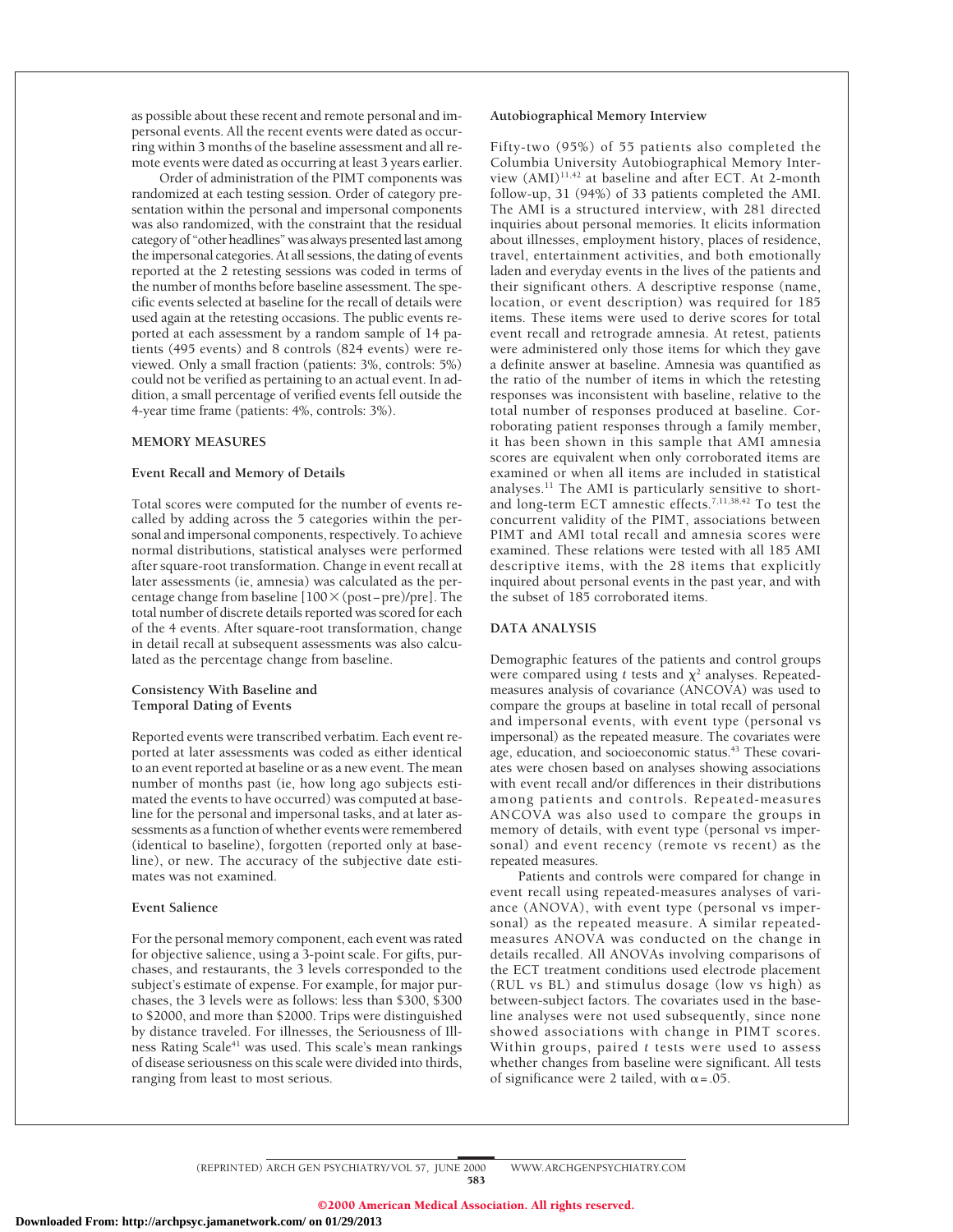|                                                                  | <b>Depressed</b><br><b>Patients</b><br>$(n = 55)$ | <b>Normal</b><br><b>Controls</b><br>$(n = 37)$ | Ρt   |
|------------------------------------------------------------------|---------------------------------------------------|------------------------------------------------|------|
| Age, y                                                           | 53.0 (14.1)                                       | 64.4 (10.0)                                    | .001 |
| Female, No. $(\%)$                                               | 32(58)                                            | 24 (65)                                        | .52  |
| Education, y                                                     | 13.7(2.9)                                         | 15.0(2.1)                                      | .02  |
| Verbal IQ                                                        | 104.7 (15.8)                                      | 108.9(11.3)                                    | .17  |
| Four-Factor Index of<br>Social Status <sup>43</sup> <sup>+</sup> | 2.3(1.0)                                          | 1.9(0.8)                                       | .06  |
| Bipolar disorder, No. (%)                                        | 18(33)                                            |                                                |      |
| Psychosis, No. (%)                                               | 22(40)                                            |                                                |      |
| Pretreatment HRSD score                                          | 33.2(7.7)                                         |                                                |      |
| Age at onset, y                                                  | 38.3 (17.4)                                       |                                                |      |
| History of past ECT, No. (%)                                     | 18(33)                                            |                                                |      |
| Duration of episode, wk§                                         | 43.4 (33.5)                                       |                                                |      |
| Previous affective episodes, No.                                 | 3.5(3.4)                                          |                                                |      |
| Previous psychiatric<br>hospitalizations, No.                    | 2.1(2.7)                                          |                                                |      |

\*HRSD indicates Hamilton Rating Scale for Depression; ECT,

electroconvulsive therapy. Values are mean (SD) unless otherwise indicated. †P values are the significance of the difference between patients and controls.

‡A score of 1 indicates highest socioeconomic status; 5, lowest

socioeconomic status.

§Maximum of 104 weeks applied.

 $\mathbb{M}$  Maximum of 10 applied.

samples,<sup>7,25</sup> and comparisons in patients with brain damage or given ECT have been methodologically compromised. Autobiographical and impersonal memory has not been assessed in any population using tests for each domain that have equivalent structure, mnemonic demands, and psychometric properties.

Another distinction concerns memory for the occurrence of an event and for the details that comprised the event. When repeatedly retrieved, some memories take on the quality of "fact" (ie, semantic memory), in which the episodic details are lost, but the fact that the event occurred remains. For example, one may recall graduating from college at a particular time, but have no memory of the ceremony. There is substantial evidence that semantic memory can be preserved in amnesia, while episodic memory for past events is impaired.13,23,26-28 Previous studies of the amnestic effects of ECT on public information focused on the recall of facts (eg, identification of famous people or television programs).<sup>2,5,7,29,30</sup> Amnesia for the details of public events has not been examined. Only one ECT study assessed memory for the details of autobiographical events,<sup>22</sup> and no study has assessed memory for the details of public events. It is unknown whether amnesia for details is equivalent for autobiographical and public events.

We constructed a new instrument, the Personal and Impersonal Memory Test (PIMT), which uses a structured interview to elicit memories of personal and impersonal events that occurred during the 4-year periods prior to assessment, a time frame likely to be most sensitive to the effects of ECT. Each reported event is subjectively dated for the month and year of its occurrence. Using objective criteria, each personal event is rated for its salience. Subjects also provide as many details as possible about 4 events: a recent and distant personal and

impersonal event. The following represent the major aims of this study: (1) to contrast normal controls and patients with major depression in the recall of personal and impersonal events, and in the richness of the details recalled for specific events; (2) to compare the short-term effects of ECT on memory for the occurrence and details of personal and impersonal events; (3) to determine the pattern of residual deficits at 2-month followup; and  $(4)$  to contrast forms of ECT that differ in electrode placement and electrical dosage in short- and long-term amnestic effects.

#### RESULTS

# **COMPARISON OF PATIENTS AND CONTROLS AT BASELINE**

Relative to controls, the patient group was younger  $(t_{90} = 4.3; P < .001)$  and had fewer years of education  $(t_{90}=2.4; P=.02)$  (**Table 1**). The groups did not differ in sex, verbal IQ (Weschler Adult Intelligence Scale– Revised), or socioeconomic status.

# **Memory of Events and Event Details**

The repeated-measures ANCOVA on the number of events recalled yielded a main effect of group  $(F_{1,82}=58.3;$ *P*<.001) and for the covariates age ( $F_{1,82}$ =8.6; *P*=.004) and socioeconomic status  $(F_{1,82}=4.7; P=.03)$  (**Figure 1**). Increasing age and lower socioeconomic status were associated with recall of fewer events. Comparisons of leastsquares adjusted means indicated that the depressed group reported both fewer personal  $(t_{85}=5.5; P<.001)$  and impersonal  $(t_{85}=6.5; P<.001)$  events. In contrast, there was no indication of a group difference in detail memory. The repeated-measures ANCOVA on detail recall scores did not yield any significant effects (Figure 1).

#### **Dating of Events and Event Salience**

Both patients and controls dated the personal and impersonal events as occurring on average more than 1 year before the baseline evaluation. The repeated-measures ANCOVA did not yield significant effects, and the groups did not differ in the subjective time interval for personal events (patients: mean [SD], 18.4 [7.5] months; controls: 17.6 [4.4] months) or impersonal events (patients: mean [SD], 14.7 [6.6] months; controls: 15.7 [4.7] months). The groups also did not differ in the salience of personal events (patients: mean [SD], 1.9 [0.4]; controls: 2.0 [0.4]).

# **COMPARISON OF PATIENTS AND CONTROLS AFTER ECT**

The 55 patients had a mean (SD) of 9.3 (2.5) treatments during the randomized phase, and completed ECT with a mean (SD) HRSD score of 13.3 (13.0). The mean (SD) post-ECT HRSD score was 4.7 (2.7) for the 31 responders and 24.5 (12.6) for the 24 nonresponders.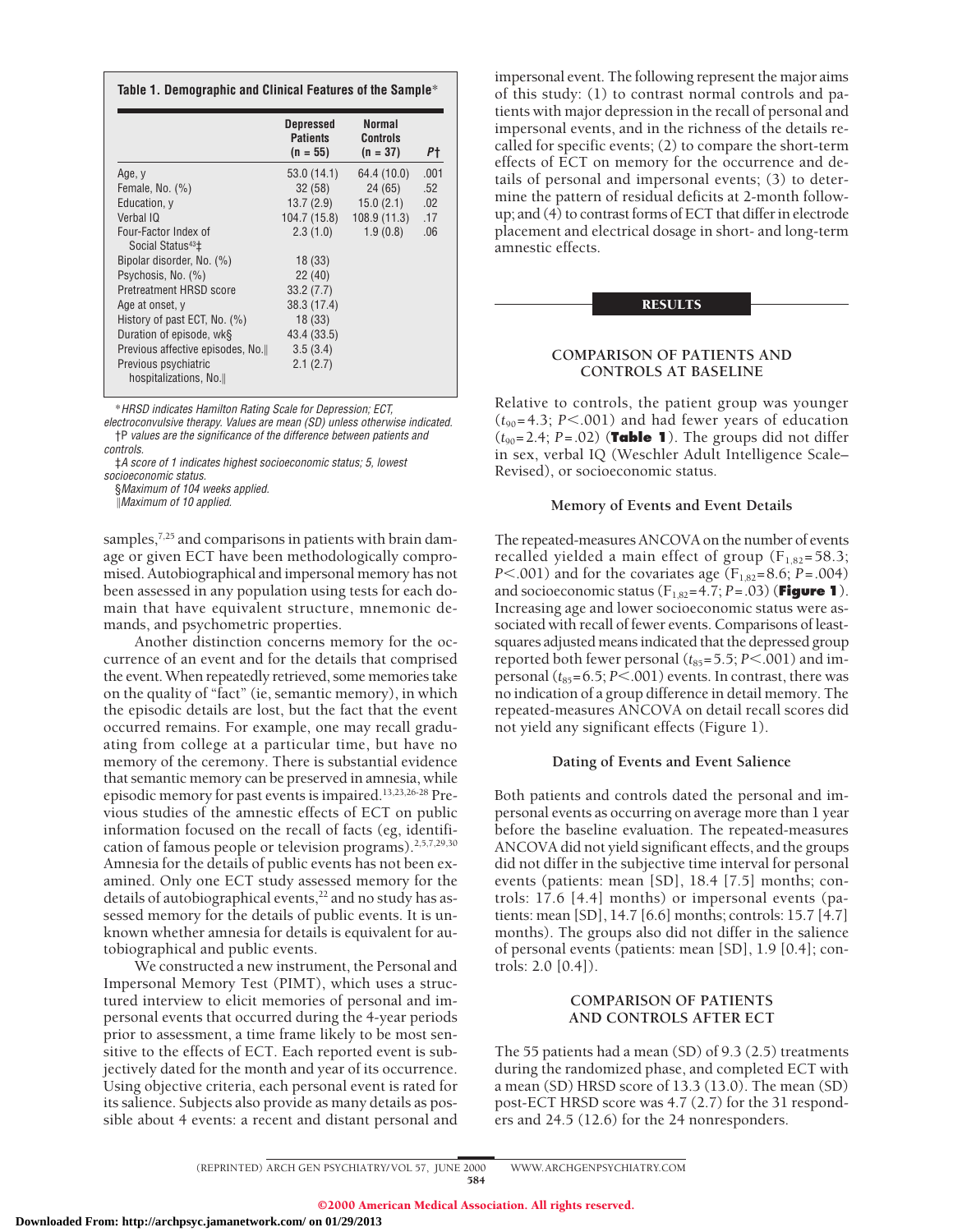

**Figure 1.** Number of personal and impersonal events recalled by depressed patients (n=55) and normal controls (n=36) (left) and the number of details recalled at baseline by depressed patients and normal controls for <sup>a</sup> remote and recent personal and impersonal events (right).



Figure 2. Percentage change in the number of personal and impersonal events recalled by depressed patients (n=55) and normal controls (n=23) at the second (post–electroconvulsive therapy) assessment relative to baseline (left) and the percentage change in the number of details recalled for remote and recent personal and impersonal events (right). Lower scores indicated <sup>a</sup> greater reduction in event and detail recall.

#### **Memory of Events and Event Details**

The repeated-measures ANOVA on change in event recall after ECT yielded a main effect of group  $(F_{1,71}=20.1;$ *P*<.001) and personal vs impersonal task  $(F_{1,71}=6.0;$ *P*=.02) (**Figure 2**). Compared with baseline, patients recalled both fewer personal  $(t_{49} = 5.8; P < .001)$  and impersonal  $(t_{49} = 6.3; P < .001)$  events, while controls had no changes in event recall. Among patients, the reduction in recall was greater for impersonal than personal events (*t*49=3.3; *P*=.002).

Approximately 45% of the personal and impersonal events recalled after ECT were judged identical to those reported at baseline. Patients and controls did not differ in the percentage that matched baseline events. The reduced recall scores in patients after ECT were attributable to their reporting both fewer of the same personal ( $t_{72}$ =5.1; *P*<.001) and impersonal ( $t_{72}$ =7.9; *P*<.001) events as at baseline, and fewer new personal  $(t_{72}=5.7;$ *P*<.001) and impersonal ( $t_{72}$ =7.7; *P*<.001) events.

The repeated-measures ANOVA on detail scores produced a main effect of group  $(F_{1,31}=10.0; P=.004)$  and personal vs impersonal task  $(F_{1,31}=7.1; P=.01)$ , as well as a group  $\times$  event recency interaction (F<sub>1,31</sub>=4.2; *P*=.05). Patients differed from controls in recalling details about the recent personal event  $(t_{31}=3.0; P=.005)$  and the recent impersonal event  $(t_{31} = 3.6; P = .001)$  (Figure 2). Among patients, amnesia was greater for details of the recent impersonal relative to the recent personal event  $(t_{28}=2.3; P=.03)$ . Among patients, the only change from baseline that did not demonstrate a significant amnestic effect was for details about the remote personal event.

## **Dating of Events and Event Salience**

Using the date estimates provided at baseline, the groups were compared in the average subjective age of events reported at both baseline and post-ECT ("remembered events") assessments and of events reported only at baseline ("forgotten events") (**Figure 3**). A repeatedmeasures ANOVA for personal events produced a significant interaction between group and remembered vs forgotten events  $(F_{1,69} = 5.2; P = .03)$ . The groups did not differ in the baseline dating of remembered events. Personal events forgotten by patients were more distant in time than those forgotten by controls by an average of 6 months  $(t_{71}=2.6; P=.001)$ . Among patients, forgotten events were dated as older than remembered events by a mean (SD) of 3.5 (8.3) months ( $t_{46}$ =3.5; *P* = .005), while there was no difference within the control group  $(t_{21}=0.8;$ *P*=.43). The repeated-measures ANOVA on the dating of remembered and forgotten impersonal events did not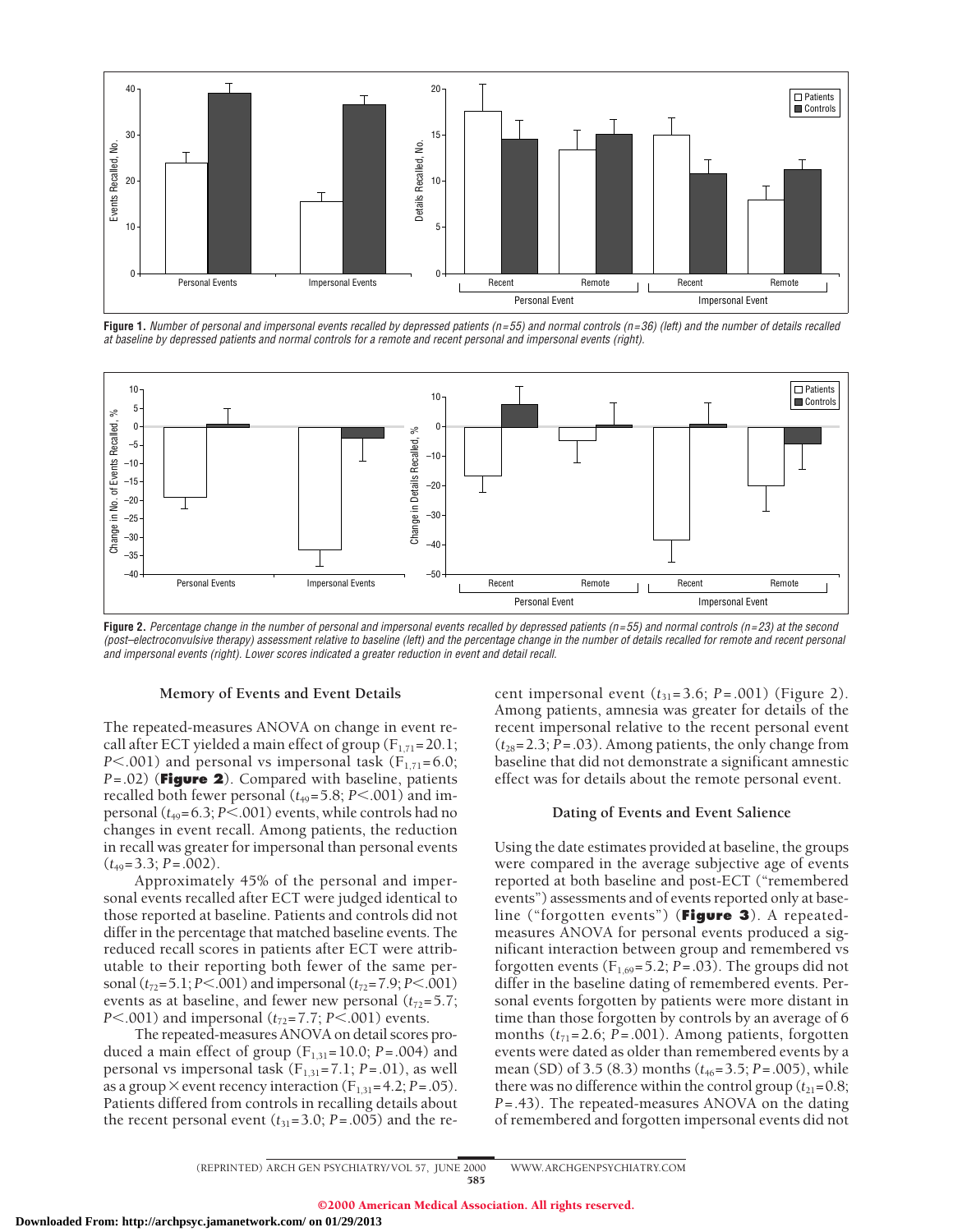

**Figure 3.** Average interval of personal and impersonal events remembered, forgotten, or newly reported by depressed patients (n=55) and normal controls (n=23) at the second (post–electroconvulsive therapy) assessment. Event intervals reflected the number of months prior to the baseline assessment.

produce significant effects. The groups were also compared for the average age of new events reported after ECT and dated at that assessment (Figure 3). A repeatedmeasures ANOVA produced main effects of group  $(F_{1,60} = 6.1; P = 02)$  and personal vs impersonal tasks  $(F_{1,60} = 13.5; P = .0005)$ . Across the sample, newly reported personal events were more recent than new impersonal events. Across the 2 task components, new events reported by patients were more recent than new events reported by controls.

The repeated-measures ANOVA on salience ratings for personal events remembered and forgotten post-ECT yielded a main effect of group  $(F_{1,71}=6.6; P=.01)$ (**Figure 4**). Patients and controls did not differ in salience ratings for remembered events  $(F_{1,71}=2.5; P=.12)$ , but patients had lower ratings for forgotten events (F1,71=6.9; *P*=.01). Among patients, forgotten events were rated as less salient than remembered events  $(t_{49}=2.0;$ *P*=.05), while there was no difference within the control group  $(t_{22}=0.1; P=.92)$ . Patients and controls did not differ in the salience ratings for personal events newly reported after ECT  $(t_{76}=0.1; P=.92)$  (Figure 4).

# **COMPARISON OF PATIENTS AND CONTROLS AT 2-MONTH FOLLOW-UP**

Thirty-three of 55 patients completed the 2-month followup. The principal reason for loss to follow-up was geographical distance. Patients completing follow-up did not differ from nonparticipants in the clinical and demographic features in Table 1; ECT modality in the randomized phase; post-ECT HRSD scores and response rate; HRSD score at 2-month follow-up (participants: mean [SD], 8.3 [6.6]; nonparticipants: mean [SD], 8.2 [8.0]); and PIMT scores at baseline and post-ECT assessments. No differences were detected between controls who completed  $(n=19)$  and those who did not complete  $(n=17)$ the 2-month follow-up assessment.

Event recall and detail recall memory scores were substantially improved in the patients sample at the 2-month follow-up (**Figure 5**) relative to the post-ECT assessment (Figure 2), indicating recovery from am-



**Figure 4.** Average salience ratings of personal events remembered, forgotten, or newly reported by depressed patients ( $n=55$ ) and normal controls (n=23) at the second (post–electroconvulsive therapy) assessment.

nesia. The repeated-measures ANOVA on the event recall measures only yielded a trend for a main effect of personal vs impersonal tasks  $(F_{1,46}=3.5; P=.07)$ . Although the group $\times$  task interaction did not achieve significance (F1,46=1.94; *P*=.17), patients and controls had identical change scores for personal events, but patients continued to have a deficit in recall of impersonal events. Within the patient sample, recall scores at the 2-month follow-up were poorer for impersonal than personal events  $(t_{30}=2.5; P=.02)$ .

The repeated-measures ANOVA on detail recall scores only produced a trend for a main effect of event recency  $(F_{1,13} = 4.0; P = .06)$  (Figure 5). Among patients, the change in detail memory differed from baseline only for recent impersonal events  $(t_{11}=4.0; P=.002)$ , and these amnesia scores were greater than those for the recent personal event ( $t_{11}$ =2.8; *P* = .02).

# **COMPARISON OF TREATMENT CONDITIONS AFTER ECT**

#### **Memory of Events and Event Details**

The ECT treatment conditions did not differ in baseline measures of total event or detail recall. The repeatedmeasures ANOVA on event recall scores yielded main effects of electrode placement  $(F_{1,46}=23.7; P<.001)$  and personal vs impersonal tasks ( $F_{1,46}$ =9.3; *P*=.004), and an interaction between electrode placement and personal vs impersonal task factors (F1,46=7.1; *P*=.01). Relative to RUL ECT, BL ECT resulted in reduced recall of both personal (F<sub>1,46</sub>=9.2; *P*=.004) and impersonal (F<sub>1,46</sub>=23.2, *P*<.001) events (**Figure 6**). Furthermore, the relative deficit in memory for impersonal compared with personal events was observed only among patients treated with BL ECT. Electrical dosage condition had no effect on event recall. To determine whether the treatment group differences were attributable to differences in clinical outcome, the ANOVA was repeated, adding the percentage change in HRSD scores over the treatment course as a covariate. The results were unaltered, and there were no effects involving clinical improvement. Responders and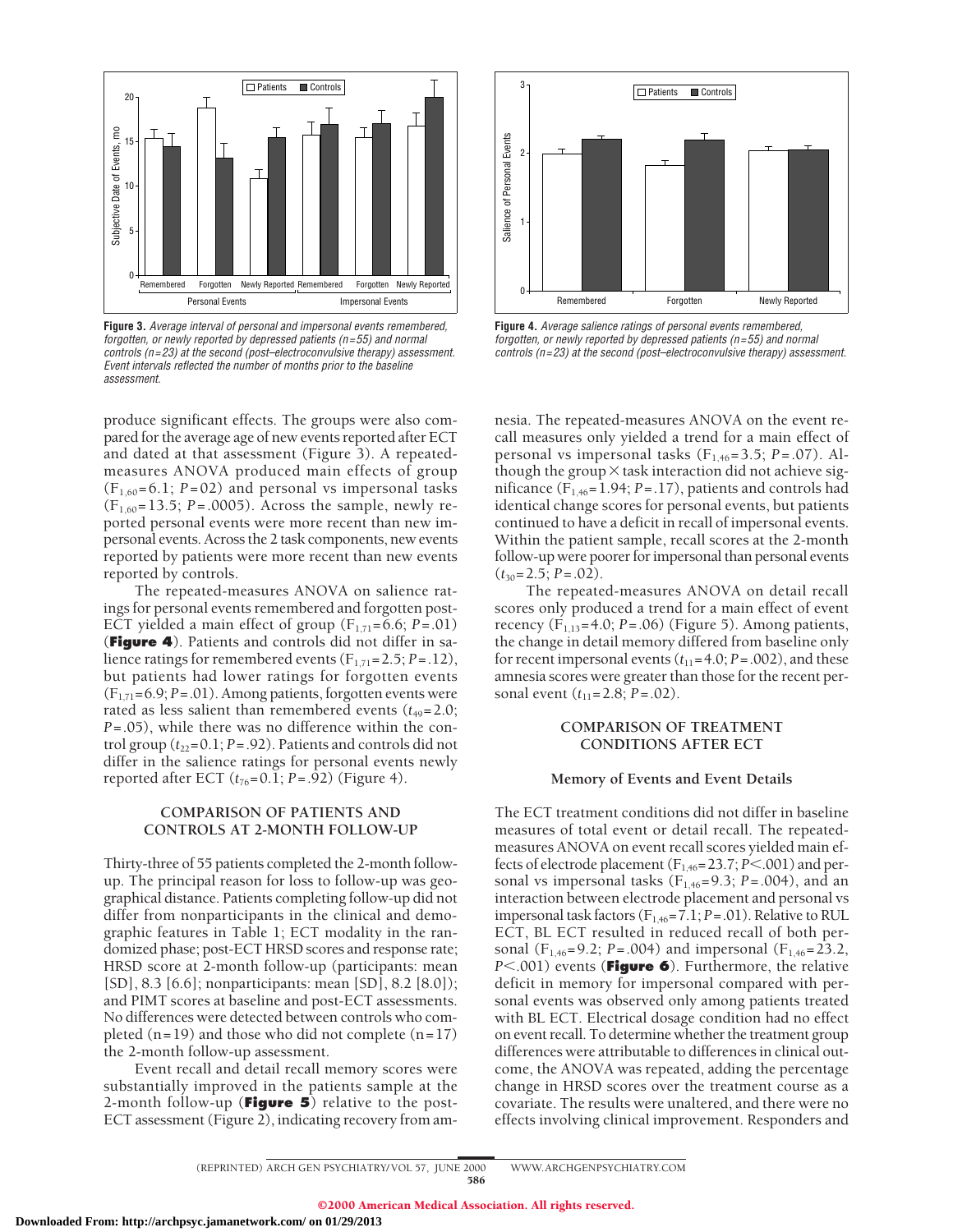

**Figure 5.** Percentage change in the number of personal and impersonal events recalled by depressed patients (n=33) and normal controls (n=19) at the third (2-month follow-up) assessment relative to baseline (left) and the percentage change in the number of details recalled for remote and recent personal and impersonal events (right). Lower scores indicated <sup>a</sup> greater reduction in event and detail recall.



**Figure 6.** Percentage change in the number of personal and impersonal events recalled by patients treated with bilateral (BL) (n=31) and right unilateral (RUL) electroconvulsive therapy (ECT) (n=24) at the second (post-ECT) assessment relative to baseline (left) and the percentage change in the number of details recalled for remote and recent personal and impersonal events (right). Lower scores indicated <sup>a</sup> greater reduction in event and detail recall.

nonresponders were also compared with *t* tests for change in the recall of personal and impersonal events. No effect approached significance.

The repeated-measures ANOVA was conducted on the percentage of personal and impersonal events reported after ECT that were consistent with baseline; only the main effect of electrode placement was significant  $(F_{1,41}=7.6; P=.009)$ . The percentage of remembered personal and impersonal events was lower with BL ECT (personal: mean [SD], 39.1 [22.5]; impersonal: mean [SD], 36.1 [29.6]) than RUL ECT (personal: mean [SD], 53.6 [18.3]; impersonal: mean [SD], 47.6). The repeatedmeasures ANOVA on the number of new personal and impersonal events reported after ECT yielded a main effect of electrode placement  $(F_{1,41} = 7.6; P = .009)$ . Patients treated with BL ECT also reported fewer new personal and impersonal events  $(F_{1,45}=4.2; P=.05)$ , and the total patient sample reported fewer new impersonal than personal events (F1,45=8.9; *P*=.005).

The repeated-measures ANOVA on changes in detail recall yielded main effects of personal vs impersonal events ( $F_{1,13}$ =4.7; *P*=.049) and event recency ( $F_{1,13}$ =4.7; *P*=.04), as well as interactions between electrode placement and recency  $(F_{1,13}=4.5; P=.05)$  and electrode placement, personal vs impersonal events, and recency

(F1,13=4.6; *P*=.05) (Figure 6). For each of the 4 events, the BL ECT group recalled fewer details than patients treated the RUL ECT group. Although the greatest impairment in both groups was for details of the recent impersonal event, the difference between the electrode placement for BL and RUL ECT was most marked for the remote personal event (F<sub>1,13</sub>=4.7; *P*=.049). Electrical dosage condition, degree of clinical improvement, and responder status were not associated with the change in detail recall for any of the 4 events.

# **Dating of Events and the Salience of Personal Events**

The repeated-measures ANOVA on the subjective dates for remembered and forgotten personal events indicated that, across the patient sample, remembered personal events occurred closer in time to ECT than forgotten personal events  $(F_{1,44}=9.6; P=.003)$ . There were no effects involving treatment conditions. No effects were significant in the analysis of the subjective dating of remembered and forgotten impersonal events. The repeatedmeasures ANOVA on the dating of new personal and impersonal events yielded a main effect of electrode placement  $(F_{1,34}=4.6; P=.04)$  and personal vs impersonal tasks  $(F<sub>1,34</sub>=13.3; P=.0009)$ . New impersonal events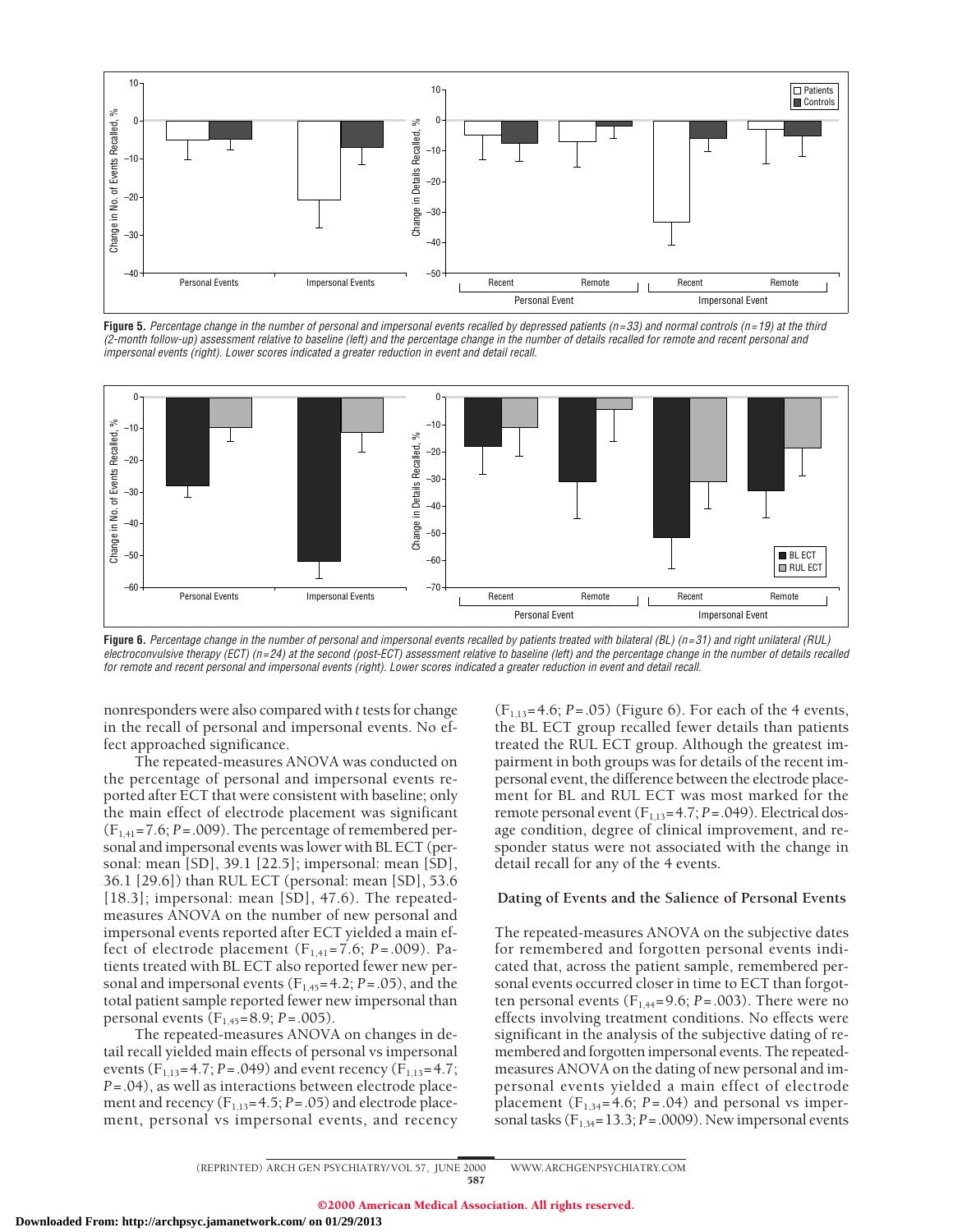**Table 2. Correlation Between Total Recall and Amnesia Scores on the Personal and Impersonal Memory Test (PIMT) and Total Recall and Amnesia Scores on the Autobiographical Memory Interview (AMI)**\*

|                               | All Items         |        |                                  |                         | <b>Past-Year Items</b> |        |                         |                         |
|-------------------------------|-------------------|--------|----------------------------------|-------------------------|------------------------|--------|-------------------------|-------------------------|
|                               | <b>AMI Recall</b> |        | <b>AMI Amnesia</b>               |                         | <b>AMI Recall</b>      |        | <b>AMI Amnesia</b>      |                         |
|                               |                   | P      |                                  | P                       |                        | P      |                         | P                       |
|                               |                   |        | <b>PIMT Personal Component</b>   |                         |                        |        |                         |                         |
| Baseline ( $df = 50$ )        | 0.64              | < .001 | $\cdots$                         | $\cdot$ $\cdot$ $\cdot$ | 0.60                   | .001   | $\cdot$ $\cdot$ $\cdot$ | $\cdot$ $\cdot$ $\cdot$ |
| After ECT ( $df = 50$ )       | 0.72              | < .001 | 0.61                             | < .001                  | 0.63                   | .001   | 0.57                    | < .001                  |
| 2-Month follow-up $(df = 29)$ | 0.68              | < 0.01 | 0.36                             | .04                     | 0.60                   | .0004  | 0.48                    | .006                    |
|                               |                   |        | <b>PIMT Impersonal Component</b> |                         |                        |        |                         |                         |
| Baseline ( $df = 46$ )        | 0.48              | .0005  | $\sim$ $\sim$ $\sim$             | $\cdot$ $\cdot$ $\cdot$ | 0.51                   | .0002  | $\cdots$                | $\cdots$                |
| After ECT ( $df = 46$ )       | 0.56              | < 0.01 | 0.47                             | .0008                   | 0.46                   | .001   | 0.44                    | .002                    |
| 2-Month follow-up $(df = 27)$ | 0.65              | < 0.01 | 0.47                             | .01                     | 0.69                   | < 0.01 | 0.38                    | .04                     |

\*Ellipses indicates that the test was not performed; ECT, electroconvulsive therapy.

were dated as more remote from ECT than new personal events. This effect was most marked among patients treated with BL ECT ( $F_{1,34} = 4.9$ ;  $P = .03$ ).

A repeated-measures ANOVA on the salience ratings of remembered and forgotten personal events did not produce significant effects, nor did an ANOVA on the salience ratings of new personal events.

# **COMPARISON OF TREATMENT CONDITIONS AT 2-MONTH FOLLOW-UP**

Of the 33 patients retested at follow-up, 7 had a course of RUL ECT, 14 received a course of BL ECT, and 12 received a mean (SD) of 9.5 (2.6) crossover high-dosage BL treatments after not responding to RUL ECT  $(n=8)$ or BL ECT  $(n=4)$  in the randomized phase. The 3 subgroups did not differ in HRSD scores at completion of ECT or at the follow-up evaluation. These 3 subgroups were compared for changes in the recall of events and details. The total number of treatments (randomized and crossover) was unrelated to amnesia scores at the 2-month follow-up for the personal  $(r_{31}=0.26; P=.15)$  and impersonal  $(r_{29}=0.12; P=.50)$  event recall components.

Repeated-measures ANOVA on event recall scores yielded a main effect of personal vs impersonal tasks  $(F_{1,28}=5.0; P=.03)$ . Across the patient sample, impersonal events were recalled at a lower rate than personal events. Within each of the subgroups, there was no change from baseline in the number of personal events recalled. Patients treated with BL ECT, either as a single course in the randomized phase  $(t_{13}=2.0; P=.07)$  or as crossover treatment  $(t_{11}=2.3; \bar{P}=.04)$ , had reduced recall of impersonal events relative to baseline. Patients treated with a single course of RUL ECT were unchanged in this measure  $(t_6=0.3; P=.80)$ .

The ANOVAs conducted on the detail recall scores did not yield significant effects of treatment condition, perhaps because of the small sample size for these measures. Nonetheless, the only significant within-group changes from baseline pertained to the recent impersonal event for patients treated with BL ECT. Relative to baseline, patients treated with BL ECT as a single course  $(t_4 = 2.8; P = .049)$  or as crossover treatment  $(t_4 = 4.4; P = .01)$ 

had reduced recall of the details of the recent impersonal event.

# **RELIABILITY AND VALIDITY OF THE PIMT**

Across the sample of patients and controls, Cronbach  $\alpha$ was computed to derive internal reliability estimates separately for total recall scores for the personal and impersonal components of the PIMT. For the personal component, the values were 0.67, 0.84, and 0.78, at the baseline, post-ECT, and 2-month follow-up assessments, respectively, and for the impersonal component, were 0.84, 0.83, and 0.83, respectively. Thus, both components had comparable and strong internal reliability.

Test-retest reliability was examined by computing the correlations across the sample of patients and controls between total recall scores at the different points. For the PIMT personal component, baseline recall scores were substantially associated with post-ECT  $(r_{77}=0.75;$ *P*<.001) and 2-month follow-up ( $r_{50}$ =0.69; *P*<.001) scores. Baseline recall scores for the impersonal component were also strongly associated with post-ECT  $(r_{72}=0.76; P<.001)$  and 2-month follow-up  $(r_{46}=0.72;$ *P*<.001) scores. Thus, despite the variable effects of ECT among patients, PIMT recall scores showed strong retest reliability.

To test the reliability of subjective dating, the correlation was computed within each subject between the age of remembered events dated at both baseline and post-ECT assessments. For personal events, the median correlations for patients and controls were 0.89 and 0.84, respectively, and for impersonal events, were 0.88 and 0.82, respectively. Subjective dating showed strong retest reliability and, in the case of patients, despite the intervention with ECT.

In the patient sample, PIMT total recall and amnesia scores showed strong associations with comparable AMI measures (**Table 2**). The magnitude of these associations was unaltered when AMI scoring was restricted to events that occurred in the previous year (Table 2) or those corroborated by significant others (data not shown). Thus, the PIMT showed strong concurrent validity.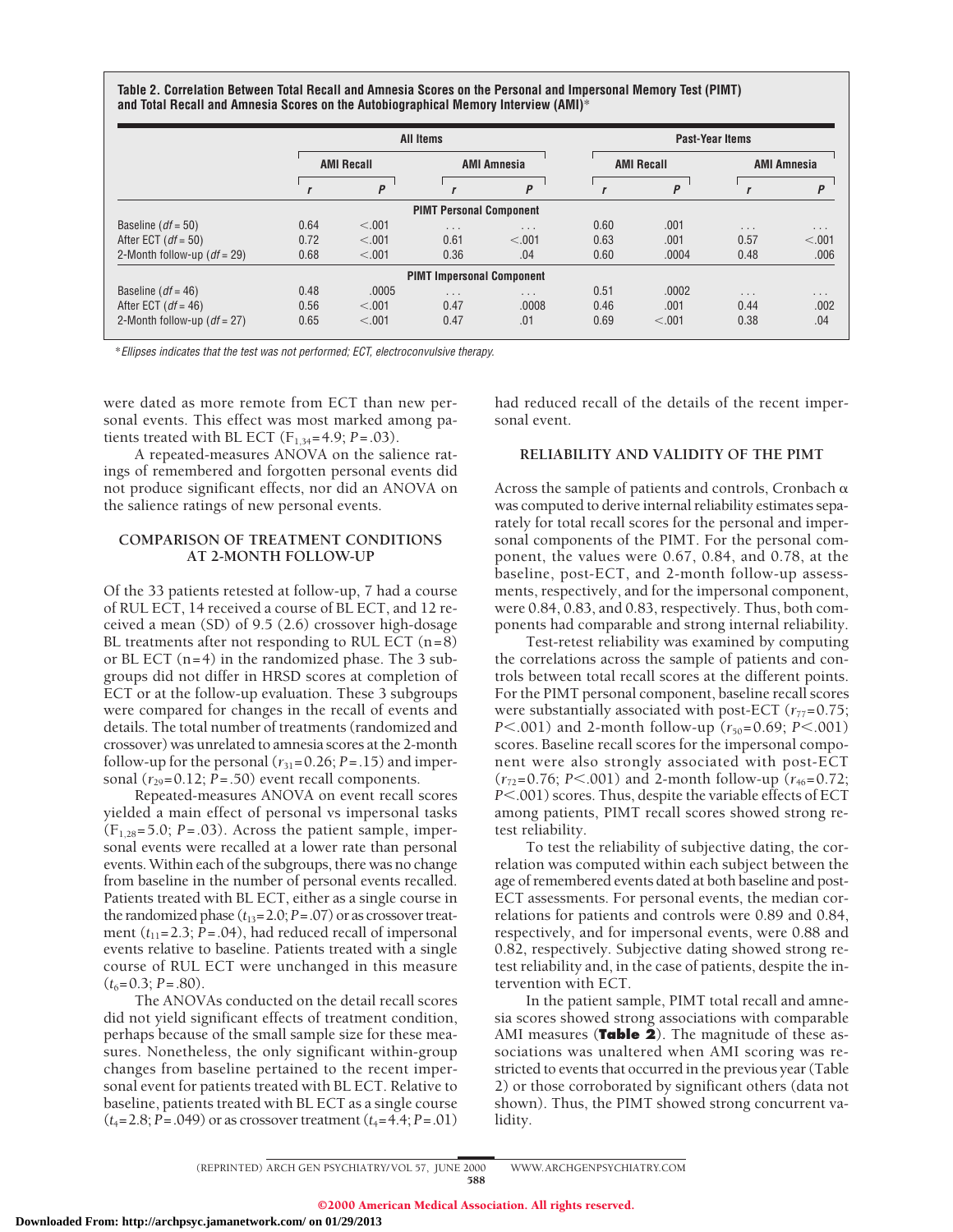#### **COMMENT**

This study found that ECT results in greater and more persistent deficits for public (impersonal) than autobiographical (personal) events. This demonstration was based on several findings. Shortly after ECT, patients had a greater deficit in the recall of impersonal than personal events. Two months after ECT, patients did not show a change from baseline in the recall of personal events or differ from normal controls in this change, but they had reduced recall of impersonal events. These findings were mirrored in the analysis of memory for event details. Shortly after ECT, patients recalled fewer details about recent relative to remote events. This effect was greater for the recent impersonal than the recent personal event. Two months after ECT, the only residual impairment in memory for event details among patients concerned the recent impersonal event.

The analysis of ECT treatment conditions supported this differential impairment. As in previous studies,7,11,38 BL ECT produced greater and more persistent amnestic effects than RUL ECT. At both the short- and long-term time assessments, the amnestic effects of BL ECT were especially pronounced for recalling of impersonal events and the details of the recent impersonal event. The symmetry in findings regarding the differences between the patient and control samples and the effects of electrode placement within the patient sample provided internal validation of this differential deficit.

The differential impairment in the recall of autobiographical and impersonal information supports, but does not prove, a dissociation in the memory systems that subserve these forms of knowledge.<sup>15,27,28</sup> Alternatively, various types of event (episodic) and fact (semantic) memory may be subserved by the same medial temporal lobe system.<sup>44</sup> The differential impairment obtained here may be attributable to less deep encoding at acquisition, less frequent retrieval, and/or less personal significance for memories of public events. The findings regarding objective salience provided indirect support for this view. After ECT, forgotten personal events had lower objective salience than remembered events. Therefore, it seemed that less important personal events were more likely to be forgotten; it may be a fair assumption that impersonal events may generally be of lesser importance to the individual than personal events.<sup>17</sup> Furthermore, the fact that PIMT amnesia scores for both personal and impersonal events also correlated substantially with AMI scores suggests that a common mechanism subserves ECTinduced amnesia for both types of events.

In line with traditional views, $1,5,45$  this study supported the notion that a temporal gradient characterizes the memory deficits after ECT, but obtained conflicting evidence on the nature of this gradient. Amnesia for event details showed a consistent effect of event recency, with memory for the details better preserved for remote than recent personal and impersonal events. However, contrary to the view that the most recent memories are most vulnerable to amnesia, the personal events that patients failed to recall after ECT were dated at baseline as having occurred on average 6 months earlier than the personal events forgotten by controls (Figure 3). The op-

posite would have been expected if ECT affects preferentially on the youngest memories. The reason for this discrepancy is unknown and, with subjective dating, forgotten impersonal events did not show a consistent temporal pattern. The task examining memory for details selected events at the extremes of the 4-year period, and this may explain why consistently greater amnesia was found for the recent events. The findings obtained with subjective dating raise the possibility that the period vulnerable to amnesia after ECT has a temporal gradient, but extends further back in time than is often described.1,12,45 Amnesia for event details also showed a consistent effect of event recency, with memory for the details of remote personal and impersonal events better preserved than memory for recent events.

At baseline, depressed inpatients had a marked deficit in the number of personal and impersonal events they recalled. This deficit could result from a paucity of personal or impersonal events because of restricted activity, deficient acquisition because of impaired learning,<sup>46,47</sup> or defective retrieval.<sup>48,49</sup> The fact that at 2-month follow-up patients only returned to their baseline absolute level of personal event recall, never matching that of controls, could imply a hidden iatrogenic ECT effect. Comparison of an ECT and pharmacologically treated samples is needed to test this possibility.

This study had several limitations. A novel instrument was used, and the reporting of event dating and details was not corroborated. Nonetheless, the PIMT showed strong internal and retest reliability, with the personal and impersonal components equivalent in psychometric properties; subjective dating also had strong reliability. Despite this, there may have been intrinsic differences in task difficulty for the recall of personal and impersonal events. Most critically, PIMT amnesia scores correlated substantially with AMI amnesia scores, and the occurrence of events had been corroborated for the AMI.

This study used a healthy comparison group. Arguably, a pharmacologically treated patient comparison group would have been advantageous. Such a group could control for changes in recall caused by the clinical state and for pharmacological treatment at the long-term followup. However, unless patients are randomized to ECT and pharmacological treatment, there are concerns. When ECT and pharmacologically treated patients have been matched in HRSD scores at baseline, ECT samples have greater representation of melancholic features,<sup>29</sup> poorer neuropsychological performance,<sup>29</sup> and greater functional impairment.50 It is also unlikely that ECT and pharmacologically treated patients would display the same speed and quality of clinical improvement over time.<sup>51,52</sup> The use of a healthy comparison group had the advantage of demonstrating that the extent of memory loss recall for personal events at long-term follow-up was equivalent in the total sample of ECT-treated patients and normal control samples. However, the small sample size in the comparisons of the treatment subgroups at long-term follow-up was another limitation.

Electroconvulsive therapy candidates are often especially concerned about the extent and nature of personal memory loss. This study suggests revision of the information conveyed to patients.<sup>12</sup> Memory of public